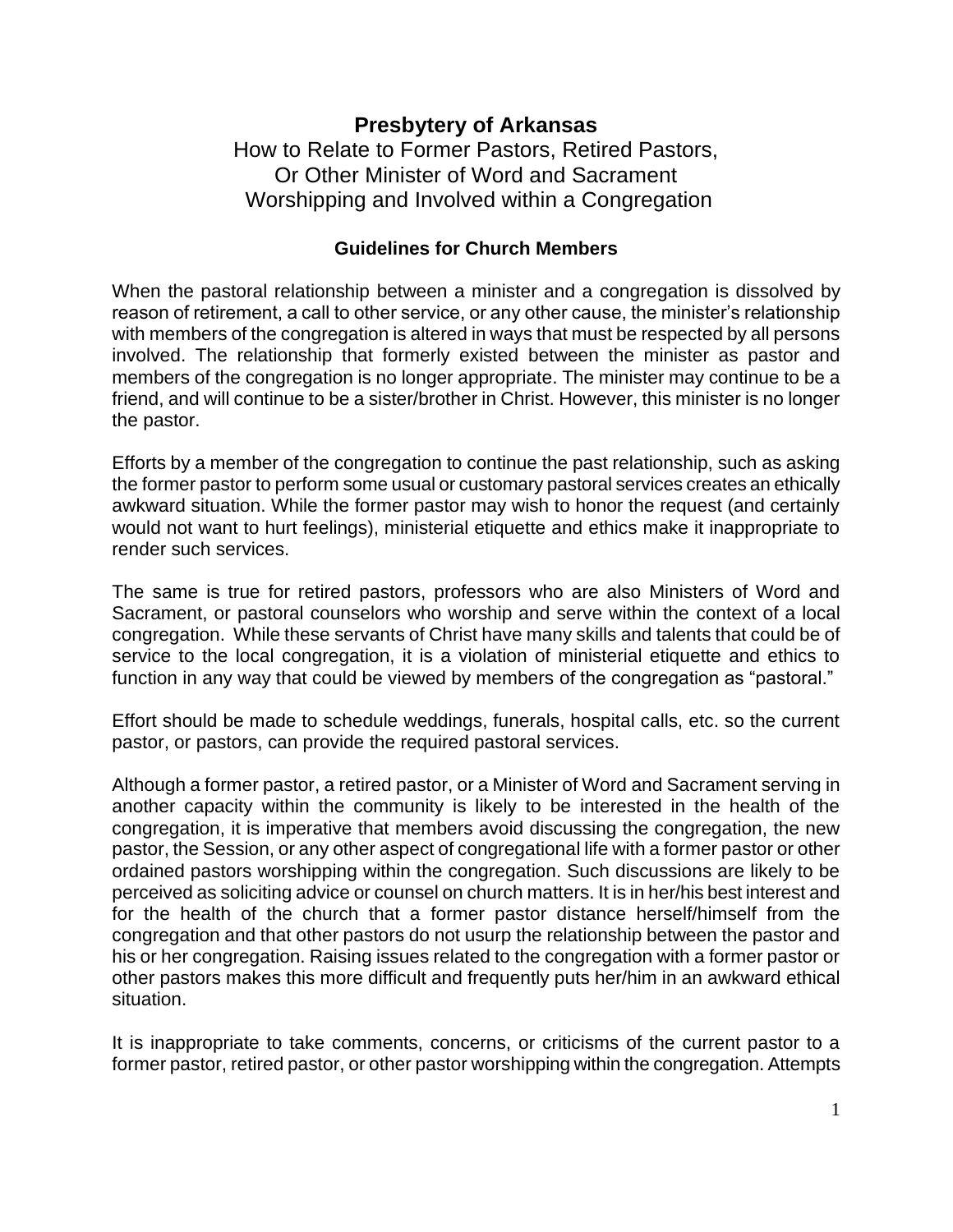should be made to resolve such issues directly with the current pastor. If that fails, present the issues to the Session or Personnel Committee, if applicable. Should this prove unsatisfactory, further recourse is available through the Presbytery's Committee on Ministry. Any effort to involve a former pastor, retired pastor, or other Minister of the Word and Sacrament in any issues between members and the current pastor will only confuse the situation and make matters worse. It will also put the former pastor, retired pastor, or other Minister of Word and Sacrament in an untenable ethical situation.

## **Issues Specific to a Former Pastor:**

As quickly as possible, re-define relationships with former pastors. A friendship based on common interests and personal compatibility is entirely appropriate. Such relationships with a former pastor may and should be continued as long as care is taken to avoid slipping into a pastor-parishioner relationship. Continue to be a colleague in ministry with the former pastor through the Presbytery, ecumenical, or community organizations. There may be other aspects of the relationship with a former pastor that will continue after termination of the pastor-parishioner relationship. All of these are appropriate and healthy, as long as care is taken to remember that a former pastor is no longer the pastor.

If the former pastor is leaving the community, say goodbyes and express affection and esteem in appropriate ways before she/he leaves the service of the congregation. This will help avoid continuing the relationship in inappropriate ways after the pastor has left the congregation.

Seek out the new pastor for pastoral care and support. During the transition from a former pastor to a new pastor, the task of the members of the congregation is to make the change to new leadership. Anything which aids this adjustment will contribute to the health of the congregation.

Work on developing an appropriate relationship with the new pastor. Talk about concerns and expectations for the congregation. Share expectations, hopes, and dreams for the pastoral relationship she/he will develop with each member.

Pray regularly for both current and former pastors, and the congregation.